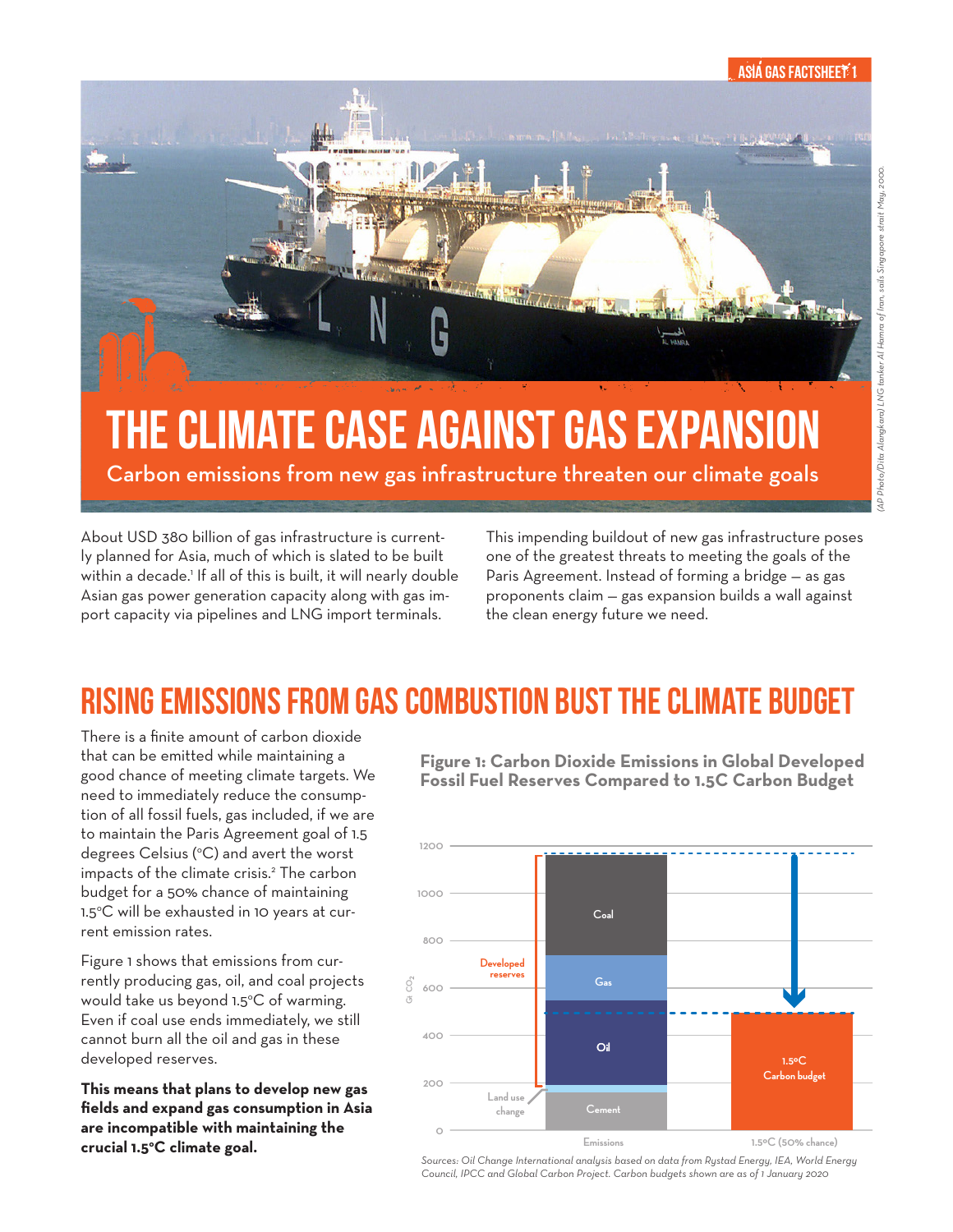### THE ONLY WAY FOR GAS IS DOWN

The Intergovernmental Panel on Climate Change (IPCC) has mapped out what the future of fossil fuels must look like if we want to stay under 1.5°C of warming.<sup>3</sup> In its P2 pathway, global gas demand declines over 50% from today's level by 2040.

However, the red line in Figure 2 shows the business-as-usual trajectory for global gas demand according to the International Energy Agency's (IEA). This would lead to at least a 2.7°C average global temperature rise by the end of the century.4 This shows how current plans to grow gas production and consumption fail the 1.5°C test.

#### Figure 2: Global Gas Demand in a 1.5°C Scenario **Compared with Business-as-Usual**



### COAL-TO-GAS SWITCHING WON'T HIT CLIMATE TARGETS

The IPCC's landmark 1.5°C report states that, "[s]ince the electricity sector is completely decarbonized by mid-century in 1.5°C pathways, electrification is the primary means to decarbonize energy end-use sectors."5 This means both coal *and* gas must be phased out of the power sector, not just coal. Building gas power plants instead of coal plants will not cut emissions by nearly enough and risks creating "stranded" assets that may never return the capital invested in them.

Analysis from Bloomberg New Energy Finance (BNEF) in 2019 showed that replacing coal plants with new gas

*Source: Oil Change International using IEA World Energy Outlook 2020 and IPCC 2018*

plants will not cut carbon dioxide emissions by nearly enough. This is detailed in Figure 3 where the orange line shows global power sector emissions in a business-as-usual scenario; the blue line shows the decline in emissions needed to align with the 1.5°C goal; and the gray line shows emissions in a hypothetical scenario in which coal is phased out of the power sector globally by 2035 and replaced with a combination of gas and renewables, based on the policies and cost curves at that time.<sup>6</sup>

Emissions in 2050 in the coal phase-out scenario are lower than the business-as-usual scenario<sup>7</sup>, **but with gas locked in as the primary replacement for phased-**

**Figure 3: Global Power Sector Emissions in BNEF Scenarios**

**out coal, emissions remain substantially above the 1.5°C target.** 



*Source: Oil Change International based on BNEF New Energy Outlook 2019*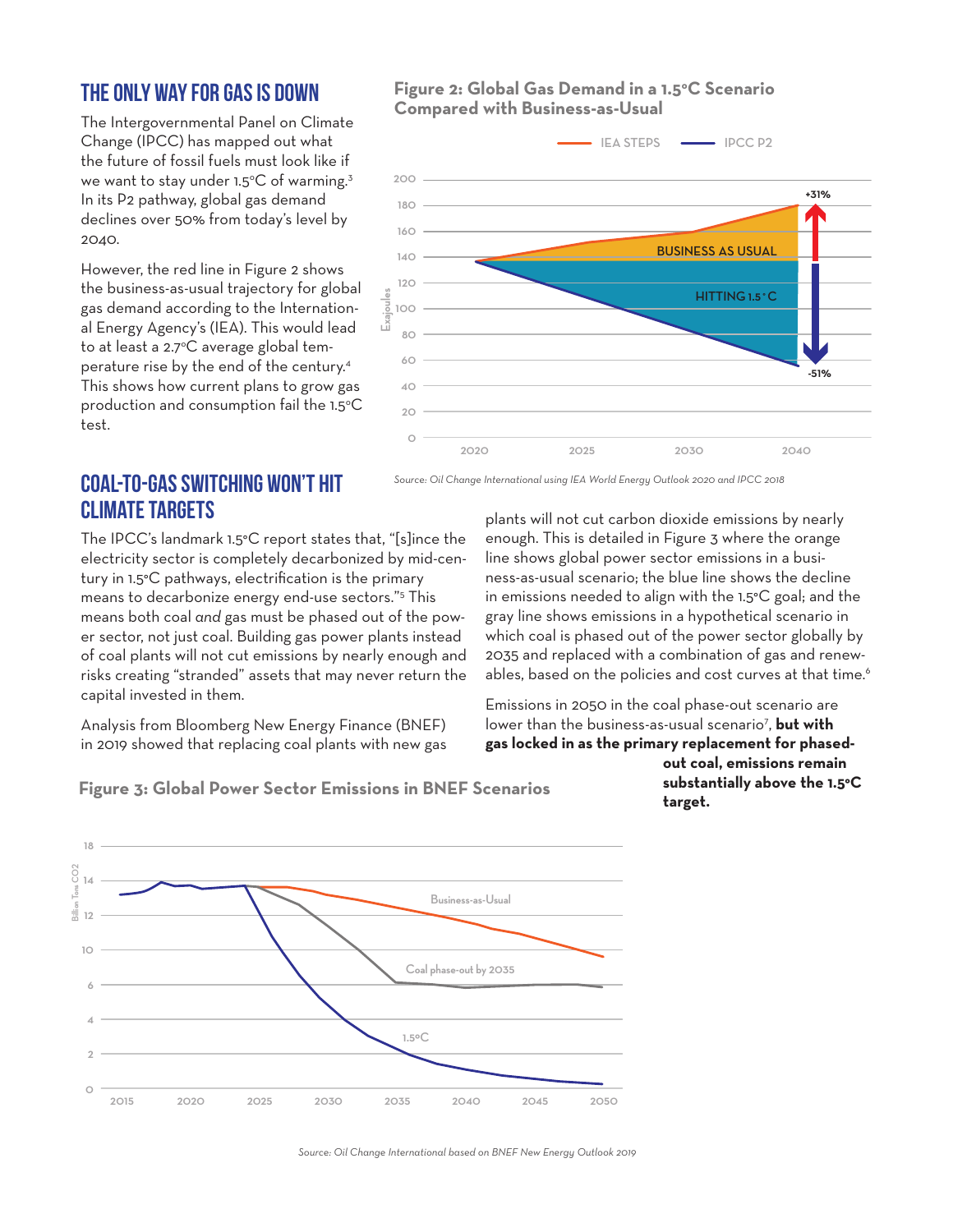## UPSTREAM EMISSIONS MAKE GAS EVEN DIRTIER

Claims that gas is cleaner than coal and therefore has a role in addressing the climate crisis do not add up. The analysis above is based solely on the emissions from burning gas. When we look at the full greenhouse gas emissions associated with extracting, processing, storing, and transporting gas, the picture is even worse. The diagram on the right outlines the breakdown of emissions associated with the full Liquefied Natural Gas (LNG) life cycle.

### METHANE EMISSIONS ARE ACCELERATING THE CLIMATE CRISIS

Methane — a climate super-pollutant over 80 times more potent than carbon dioxide — is the main ingredient of fossil gas. Methane is vented and leaked along the entire gas supply chain and has reached record levels in the atmosphere.<sup>8</sup> A 2020 study found that the contribution of the oil and gas sector to rising methane levels in the atmosphere is greater than previously

**The methane emissions associated with gas reduce or eliminate any emissions benefit of switching from coal to gas for power generation or other uses.**

thought.9

Government and industry data on how much methane the oil and gas industry emits is patchy. However, attempts by the International Energy Agency (IEA) to estimate the industry's global methane emissions found them to have increased by 30% from 2000 to 2019, totalling 80 million tons of methane in 2019.<sup>10</sup> This has the equivalent impact of over 6.4 billion tons of carbon dioxide annually, more than the annual carbon dioxide emissions of the United States.<sup>11</sup>

A report from the United Nations Environment Programme states that, "Reducing human-caused methane emissions is one of the most cost-effective strategies to rapidly reduce the rate of warming and contribute significantly

to global efforts to limit temperature rise to 1.5°C."12 It identified the oil and gas sector as one of the key contributors to global methane emissions and a sector where reductions could be implemented at low cost. The IEA has noted the low cost of methane mitigation in the oil and gas sector since at least 2013.13 However, the IEA data cited above clearly shows that the industry has failed to act.

The methane emissions associated with gas reduce or eliminate any emissions benefit of switching from coal to gas for power generation or other uses. When combined with the energy intensive process of liquifying, transporting and regasifying gas for LNG, imported LNG can be as polluting as coal or worse.

**Figure 4: Breakdown of Greenhouse Gas Emissions in the LNG Life Cycle** **Exploration & Production 16-34% Liquefaction 6-10% Transportation 2-11% Storage & Regasification 1-3% Consumption 55-66%**

*Source: Solutions For Our Climate, Fueling the Climate Crisis: South Korea's Financing of Oil and Gas. 2021*